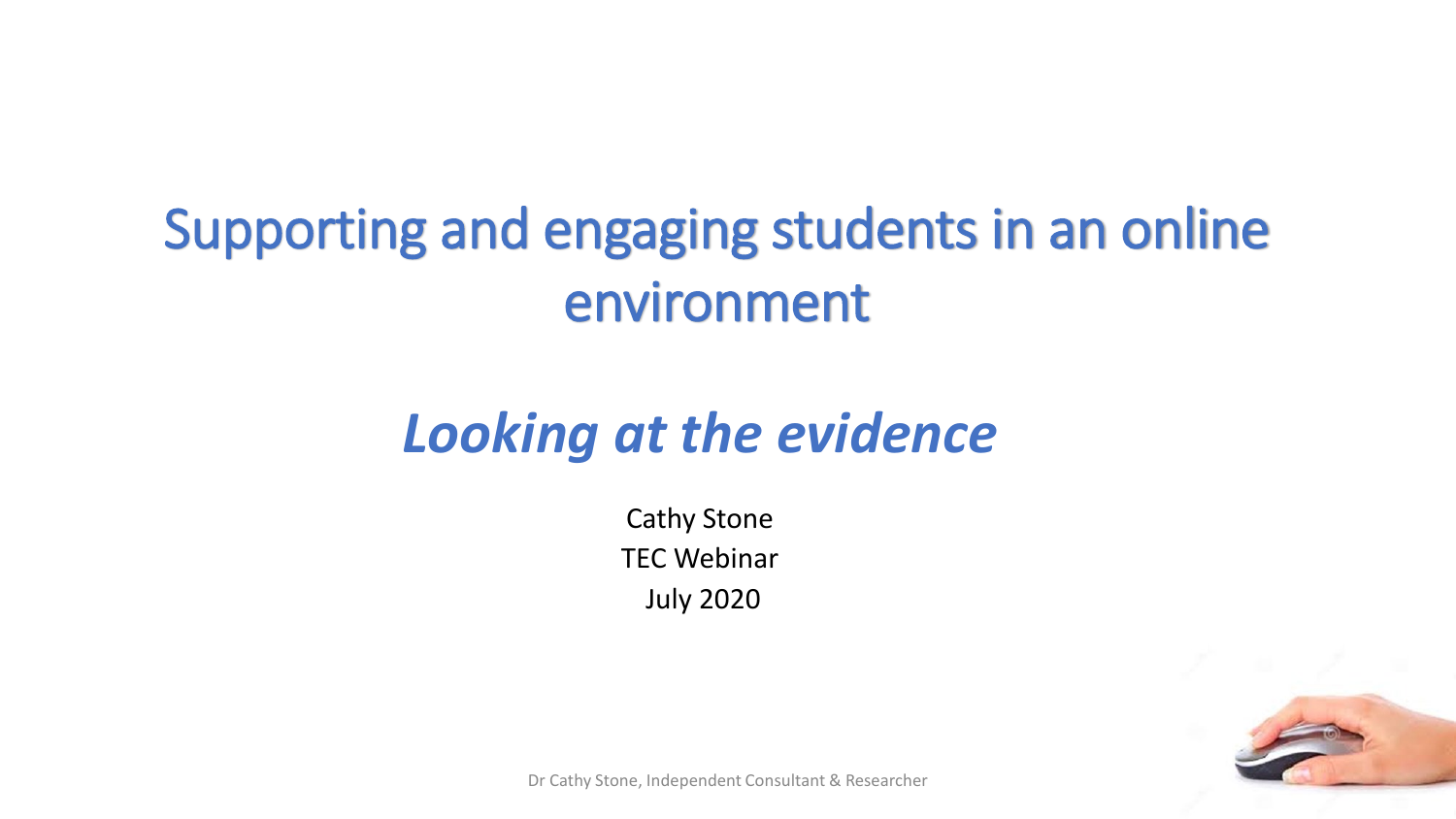## Prior to COVID-19, online students were more likely than those on-campus to be:

- Older
- **Female**
- $\blacktriangleright$  First in their families/amongst their friends, to go to university
- Working in part-time or full-time employment
- $\blacktriangleright$  Studying part-time
- **Fig. 2** From one or more equity categories (low SES; regional/remote; Indigenous; disability)
- Time-poor, with multiple other commitments e.g. home/work/family
- $\blacktriangleright$  From an Australian Govt-identified HE equity group particularly low SES

### *Before - about 25% of the student cohort. Now - potentially ALL students, including those above. A very diverse cohort.*

Sources: *Australian Government Department of Education; Stone et al., 2016; Stone, 2017; Stone et al., 2019*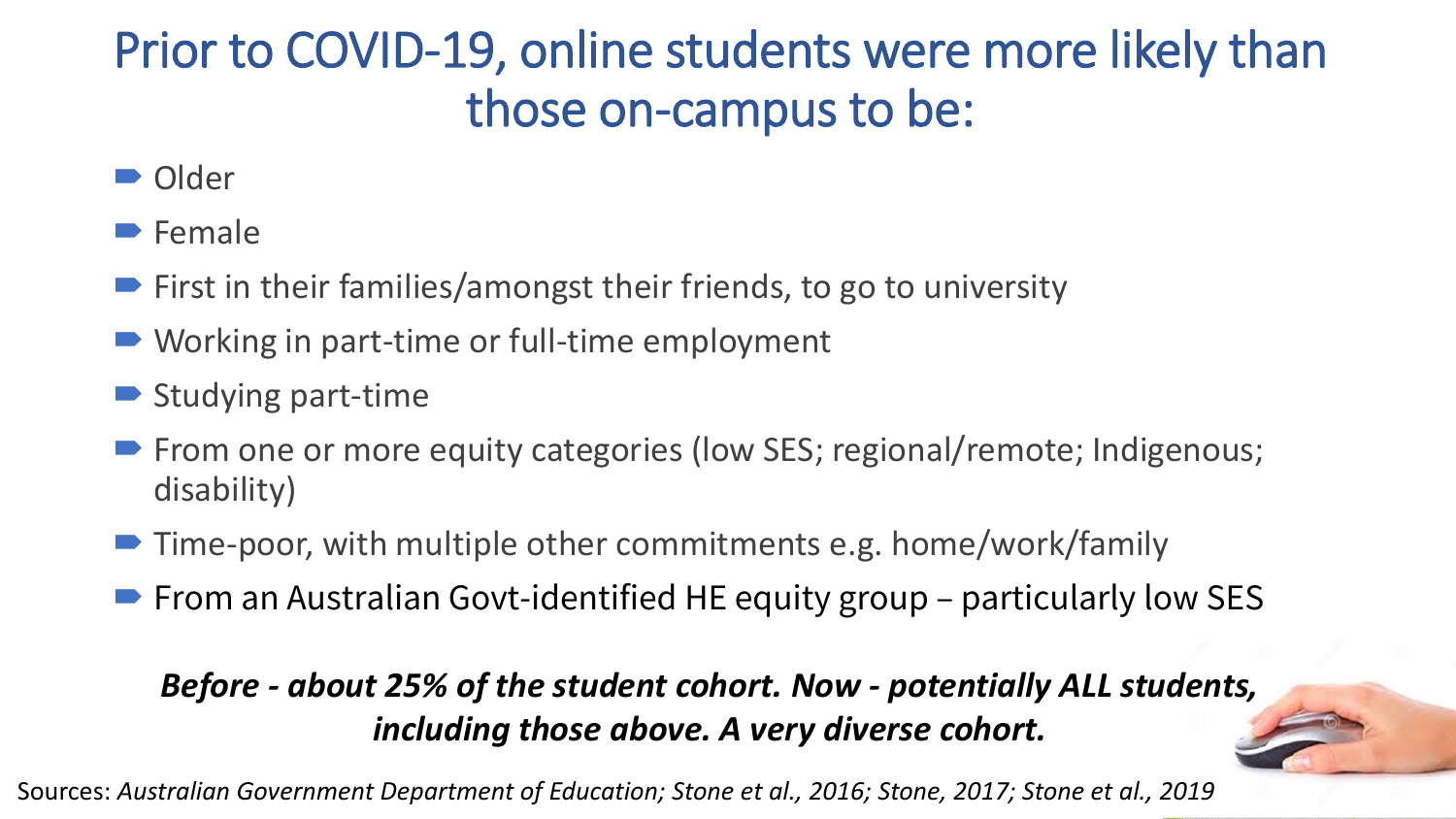Online has traditionally provided *opportunity* for those historically underrepresented in HE (e.g. older, FiF, low SES, regional, Indigenous, with disability)

■ And, it's very strange for me because... during the day, I'm just a mother and I'm just a cleaning lady, so... in the world of the work chain, I'm down the bottom… and then here I am, at night, studying psychology. So, I have a lot of moments where I'm like "Wow, hey, no-one would pick that". *(Female online student, aged 36)*

## …but also *challenges*

 In Australia, pre-COVID-19, distance students **2.5 times** more likely than oncampus students to withdraw without a qualification *(Australian HE Standards Panel (HESP) Discussion Paper, 2017)* 

### *We need to make it work for ALL students*

Sources: *Stone et al., 2016; Australian Department of Education, 2017*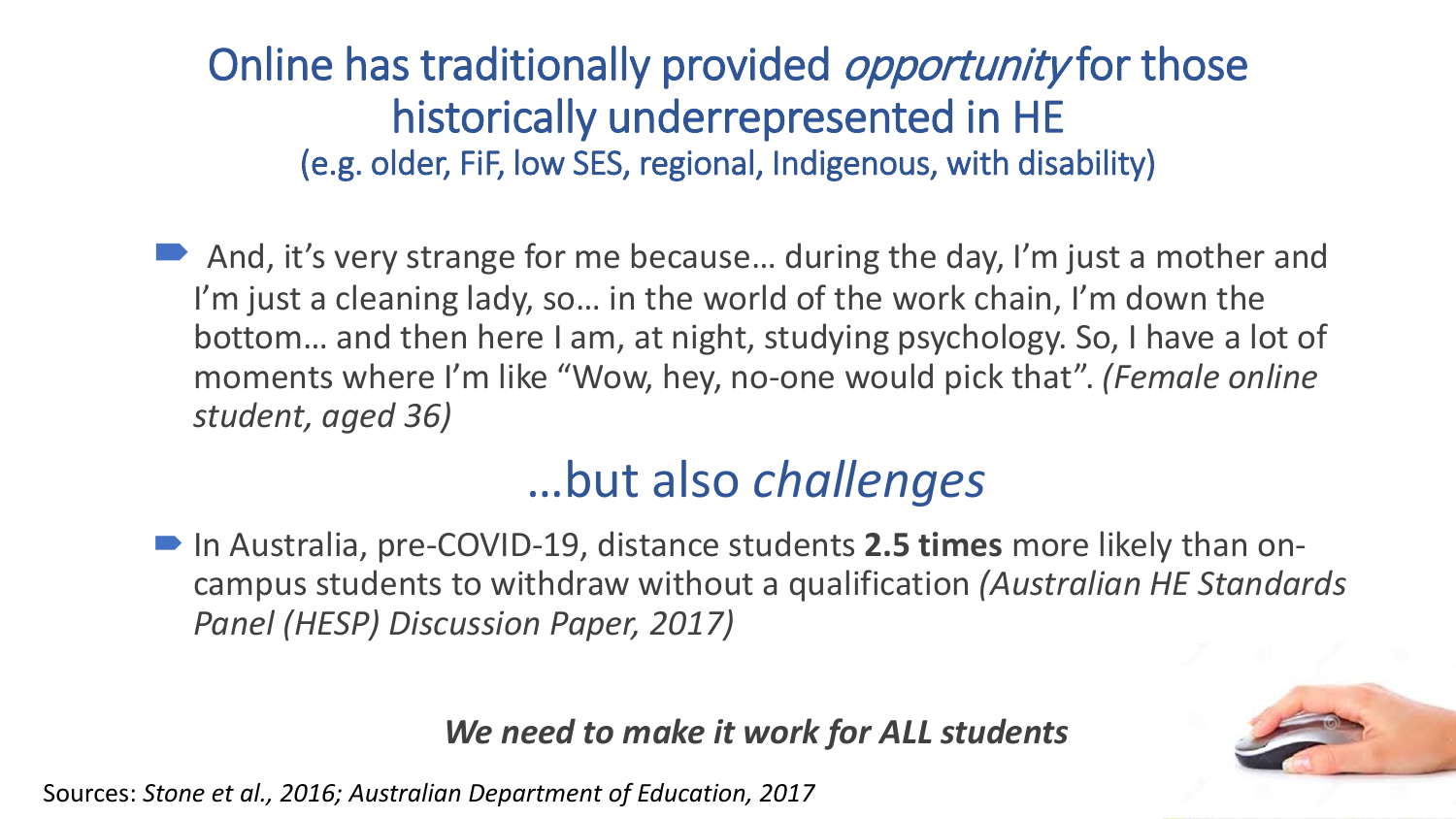# Hearing from online students – what do they most appreciate?

### **Engagement & sense of connection with their online lecturer/tutor:**

 $\blacktriangleright$  if the tutor's very active and engaging with students, generally the students are more willing to engage with each other. (*Male online student, aged 41*)

#### **Well designed materials:**

■ what works in person is not the same as online... I thought it would be more tailormade for it than what it is. *(Female online student, aged 50)*

### **Relevant and timely support:**

 $\blacksquare$  I got an email telling me that they were here to help, give us a call if you ever want a chat, then I thought I'm going to call these guys. It was really helpful. I had a chat to a woman over the phone who was really great. *(Female online student, aged 30)*

### **Flexibility:**

■ you're working, and you've got after-school sports and things like that, you're forced to do really late nights; so many students spend their entire weekend [on] study time. *(Female online student, aged 40+)*

Sources: *O'Shea et al., 2015; Stone et al., 2016; Stone et al., 2019*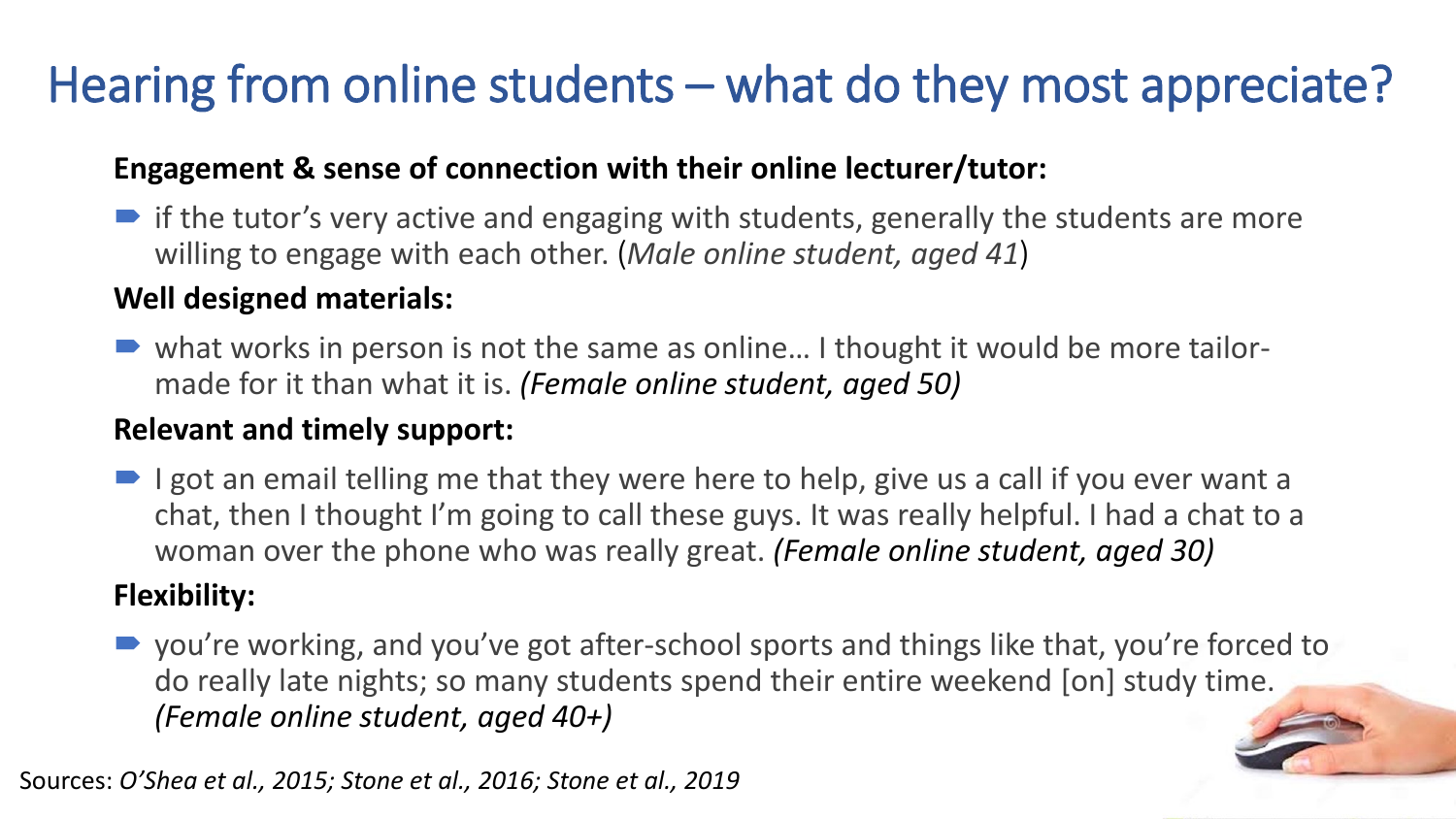### How can institutions engage and support online students most effectively? *Key findings from Research with 15 Australian universities & Open University UK (development of National Guidelines for Improving Student Outcomes in Online Learning)*

 Know who the students are: their diversity, needs & strengths, tailoring teaching and support interventions accordingly (flexible, inclusive, accessible)

*people who are struggling with other things, so, actually picking up the phone and saying you're having trouble with your studying is pretty low on the old agenda. (Lecturer)*

 Recognise online education as core business: not an after-thought; ensuring quality & consistency of delivery; timely and embedded support

*It's not secondary education, and, you know, until the whole university thinks like that and it's core business, then we're always pushing things. (Program Coordinator)*

- Intervene early: provide early personal contact to inform, reduce anxiety; orientation aimed at off-campus students, both online & in-person; embedded academic support in beginning units/courses
- Take a collaborative approach: academic & professional staff working together to achieve a coordinated, institution-wide support/engagement strategy

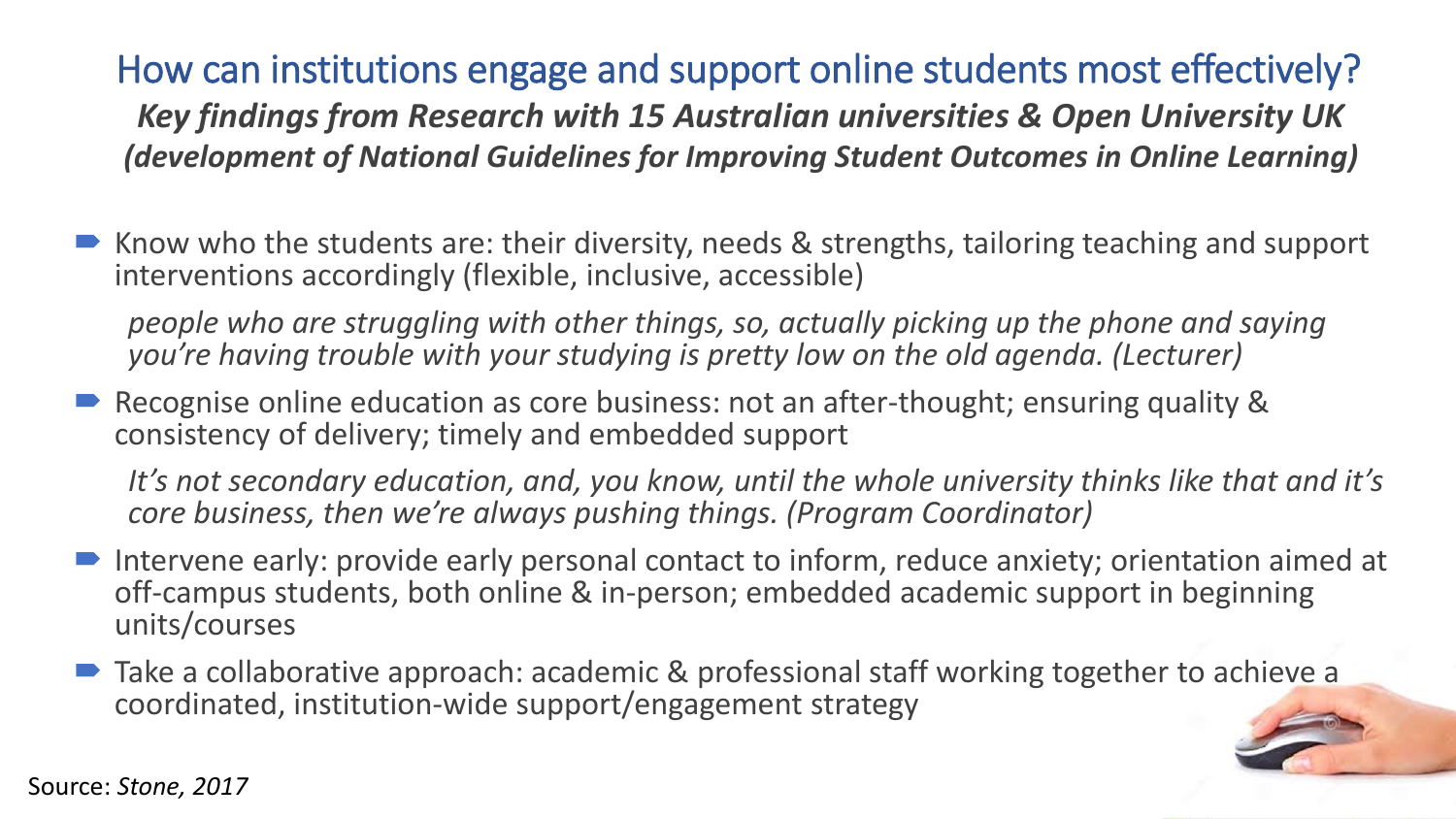How can institutions engage and support online students most effectively? *Key findings from Research with 15 Australian universities & Open University UK (development of National Guidelines for Improving Student Outcomes in Online Learning)*

- Provide strong 'teacher-presence': regular feedback & communication; building sense of community amongst students as a group
- Design for online: interactive, engaging, varied, encouraging class discussion, not overly 'high-<br>tech', easy to navigate

*allowing opportunities for students to engage with the content online; teacher-presence in the blogs and discussion boards (Online Curriculum Manager)*

■ Implement coordinated intervention strategies: outreach informed by data

*We reach out to students when we think they may be sort of falling by the wayside, having*<br>some difficulties. (Student Services Manager)

■ Offer appropriate academic & personal support services: easy to access remotely; extended hours; well promoted to both students & staff; embedded in curriculum

*so rather than it's over here, outside of the discipline base, it's actually embedded. (Teaching & Learning Manager)*



Source: *Stone, 2017*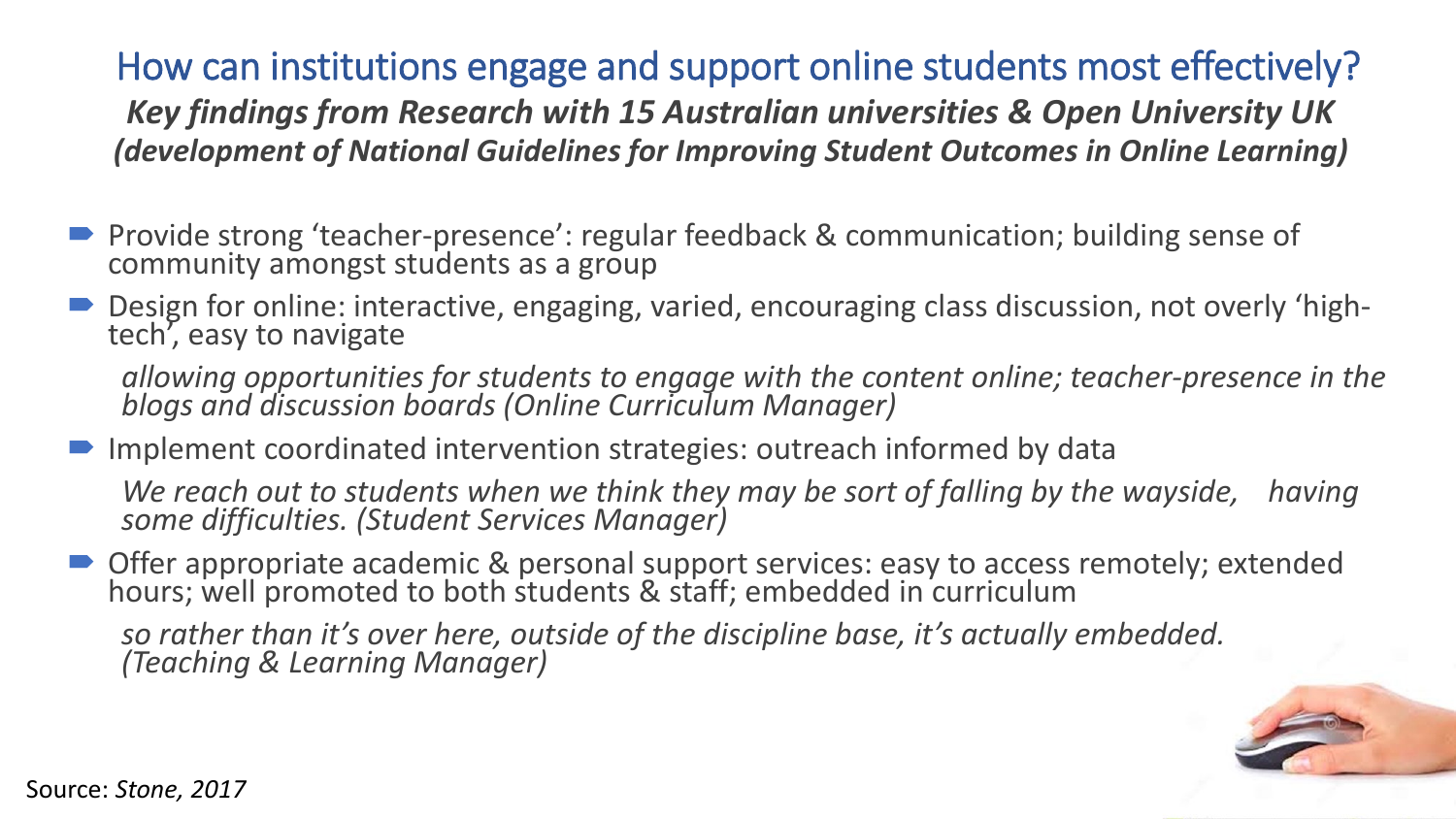## Bringing it all together – comprehensive model of engagement & support

#### **Personal support & equity services**

Offered out-of-hours and via remote access (e.g. phone, live chat, videoconferencing)



#### **Intervention strategy**

**"Checking in"** Outreach calls Inbound calls Emails / SMS Live chat **Webinars** Peer mentoring



#### Beginning *transition*

Waiting to start – *reviewing* 

#### *decision* • Phone contact

- Email/SMS updates
- Social media
- Online orientation

- Accurate and timely information
- Student Advisors take an individual approach – not one-size-fits-all
- Preparatory courses
- Enrolling *making/consolidating a commitment*
	- Outreach contact
	- Preparatory courses



\*Based on *Student Engagement Cycle –* model developed by Stone, Hewitt & Morelli, 2013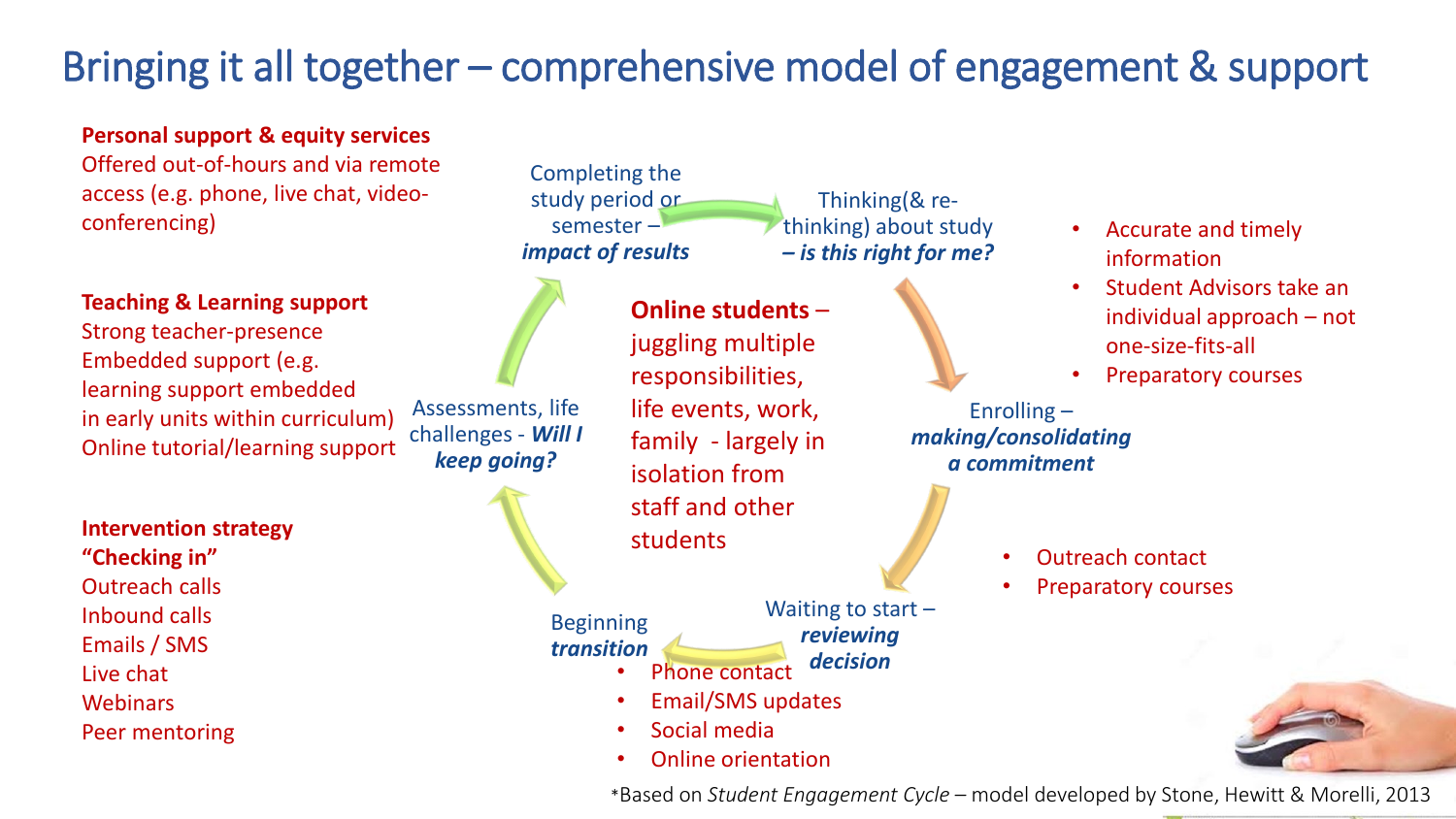Questions, discussion, further thoughts… Full Report & National Guidelines available at: [www.ncsehe.edu.au](http://www.ncsehe.edu.au/)

Or email me at:

[cathy.stone@newcastle.edu.au](mailto:cathy.stone@newcastle.edu.au)